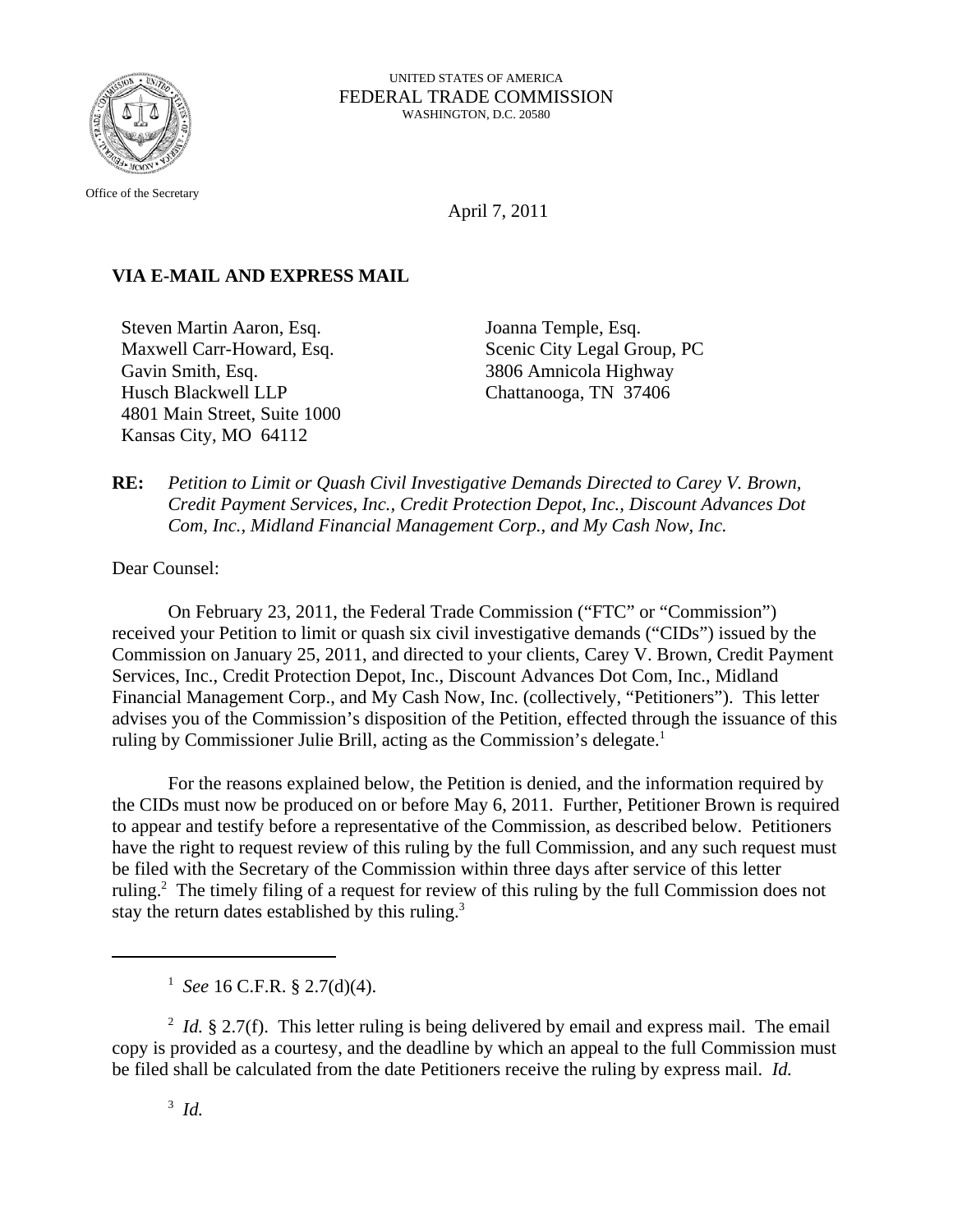Steven Martin Aaron, Esq.  $\frac{1}{2}$  and  $\frac{1}{2}$  and  $\frac{1}{2}$  and  $\frac{1}{2}$  and  $\frac{1}{2}$  and  $\frac{1}{2}$  and  $\frac{1}{2}$  and  $\frac{1}{2}$  and  $\frac{1}{2}$  and  $\frac{1}{2}$  and  $\frac{1}{2}$  and  $\frac{1}{2}$  and  $\frac{1}{2}$  and  $\frac{1}{2}$  and Maxwell Carr-Howard, Esq. Page 2 of 7 Gavin Smith, Esq. Joanna Temple, Esq.

### **I. THE CIVIL INVESTIGATIVE DEMANDS**

On January 25, 2011, pursuant to Section 20 of the FTC Act, 15 U.S.C. § 57b-1, the Commission issued CIDs to Petitioners requiring them to respond to interrogatories and to produce several categories of documents. The CID issued to Petitioner Brown also directed him to appear before the Commission and provide oral testimony.

Two different Commission resolutions were attached to the CIDs. The first resolution authorizes the use of compulsory process to investigate

whether, in the process of collecting debts, unnamed persons, partnerships or corporations may be engaging in, or may have engaged in, acts or practices in violation of the Fair Debt Collection Practices Act, 15 U.S.C. § 1692 *et seq.*, and/or Section 5 of the Federal Trade Commission Act, 15 U.S.C. § 45, as amended.<sup>4</sup>

The second resolution authorizes compulsory process

to determine whether certain unnamed creditors may be engaged in violations of the Truth in Lending Act, 15 U.S.C. § 1601, *et seq.* (1970), as amended, and Regulation Z, 12 C.F.R. § 226, *et seq.*, and whether they may be engaged in unfair or deceptive acts or practices in violation of Section 5 of the Federal Trade Commission Act, 15 U.S.C.  $\S$  45, as amended . . . .<sup>5</sup>

The CIDs included specifications requiring the production of materials directly related to compliance with both the FDCPA and TILA, and to debt collection or lending practices generally.6

On February 15, 2011, at the request of five of the six Petitioners, Commission staff extended the return date of the CIDs and shortened the applicable time period for the specifications. On February 23, 2011, Petitioners filed the instant Petition.<sup>7</sup>

4 FTC Resolution No. 9923140 (Apr. 15, 1999).

<sup>5</sup> FTC Resolution No. 7823071 (May 20, 1982).

<sup>6</sup> The five CIDs to the corporate Petitioners contain identical specifications. The sixth CID — to Petitioner Brown — is substantially similar.

 $7$  U.S. Postal Service records show that the CIDs were delivered to Petitioners no later than February 2, 2011. The Commission received the Petition to Limit or Quash on February 23, 2011. The Petition was therefore untimely. *See* 16 C.F.R. § 2.7(d)(1) (requiring any petition to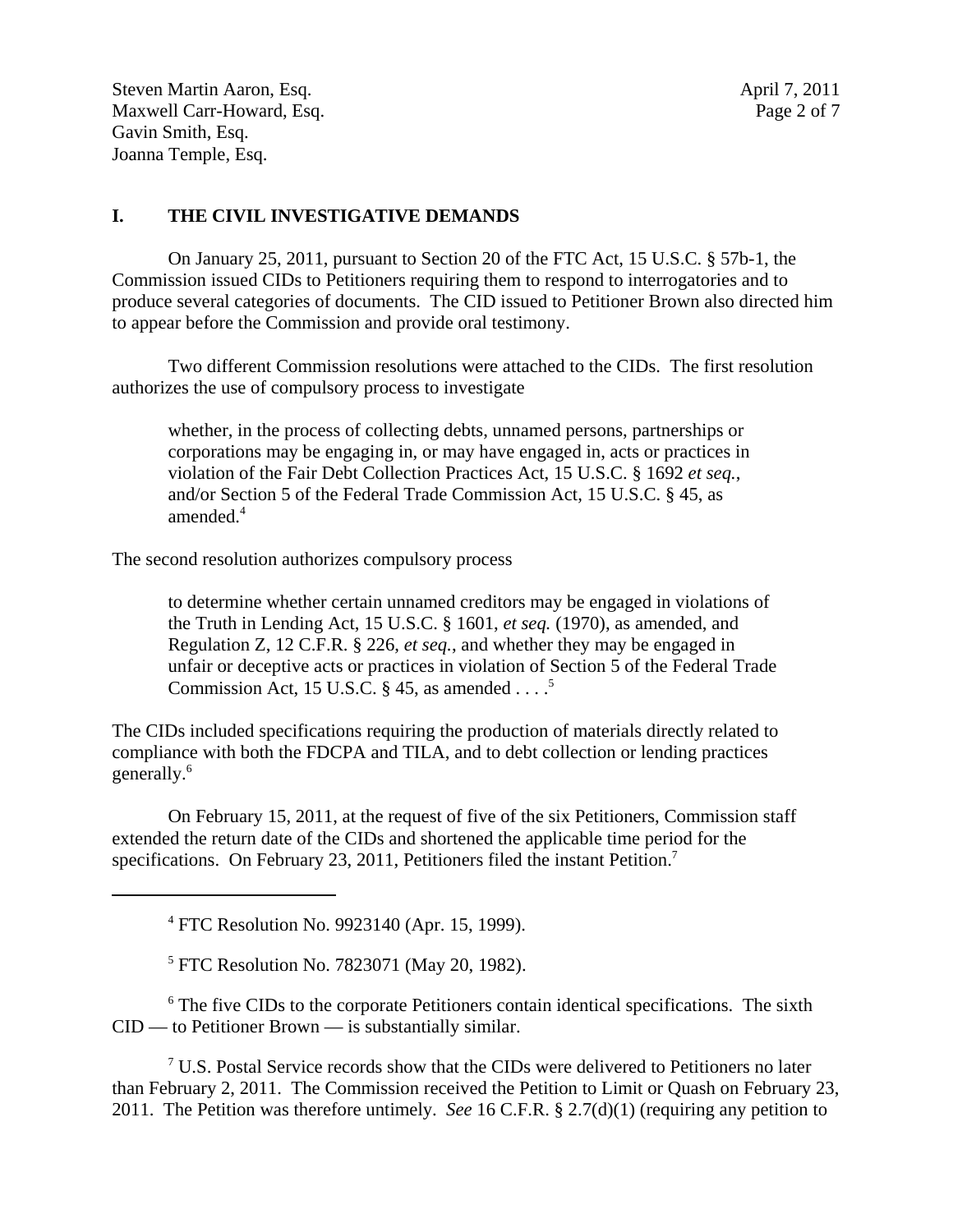### **II. ANALYSIS**

#### **A. The authorizing resolutions provide sufficient notice of the purpose and scope of the investigation.**

Petitioners argue that the authorizing resolutions do not provide sufficient notice or information regarding the nature and scope of the investigation or the conduct at issue. Petitioners' argument is unavailing. Courts have repeatedly concluded that Commission resolutions that cite statutes regulating specific conduct or imposing specific compliance obligations sufficiently notify CID recipients of the purpose and scope of an investigation.<sup>8</sup> The resolutions attached to the CIDs directed to Petitioners likewise identified particular statutes that provided adequate notice of the purpose and scope of the investigation.<sup>9</sup>

Petitioners also speciously claim that the CIDs are impermissibly vague because, in describing the subject of the investigation, the cover sheet of each CID states "See attached resolutions." As explained in the previous paragraph, the resolutions, which were attached

8 *See*, *e.g.*, *FTC v. Invention Submission Corp.*, 965 F.2d 1086, 1088 (D.C. Cir. 1992) (upholding enforcement of a similarly worded resolution) ; *FTC v. Carter*, 636 F.2d 781, 787 (D.C. Cir. 1980) (holding that resolution citing Cigarette Labeling and Advertising Act provided sufficient notice); *FTC v. O'Connell Assocs.*, 828 F. Supp. 165, 170-71 (E.D.N.Y. 1993) (holding that resolution citing Fair Credit Reporting Act not overly broad).

Furthermore, the CIDs themselves contain numerous specifications referring to debt collection, lending, compliance with the FDCPA, and compliance with TILA, that clearly indicate that the FTC is investigating Petitioners' compliance with these statutes and Petitioners' lending and debt collection practices generally. *See*, *e.g.*, Credit Payment Services CID at III.A.13-32 (20 interrogatories), III.B.11-27 (17 document requests).

<sup>9</sup> Because the authorizing resolutions and the CIDs themselves provided sufficient notice of the purpose and scope of the investigation, the CIDs comported with the requirements of the FTC Operating Manual, which provides that "[f]or each type of CID, the Commission is required to state in the demand, 'the nature of the conduct constituting the alleged violation.'" FTC Operating Manual § 3.3.6.7.5.3 (quoting 15 U.S.C. § 57b-1(c)(2)). In any event, the Operating Manual, by its own terms, provides only "guidance," is "advisory and instructional," and confers no substantive legal rights to challenge the staff's or Commission's actions. *Id.* § 1.1.1.

limit or quash to be filed within twenty of service of CID or subpoena). "[T]he Commission expects strict adherence to all procedural rules," *In re Postal Careers, Inc.*, 125 F.T.C. 1317, 1318 (1998), and Petitioners' failure to comply with Rule 2.7(d)(1) is an independent and sufficient basis for denying the Petition. However, in the exercise of its discretion, the Commission will accept the late submission, and this letter ruling will address the merits of Petitioners' arguments.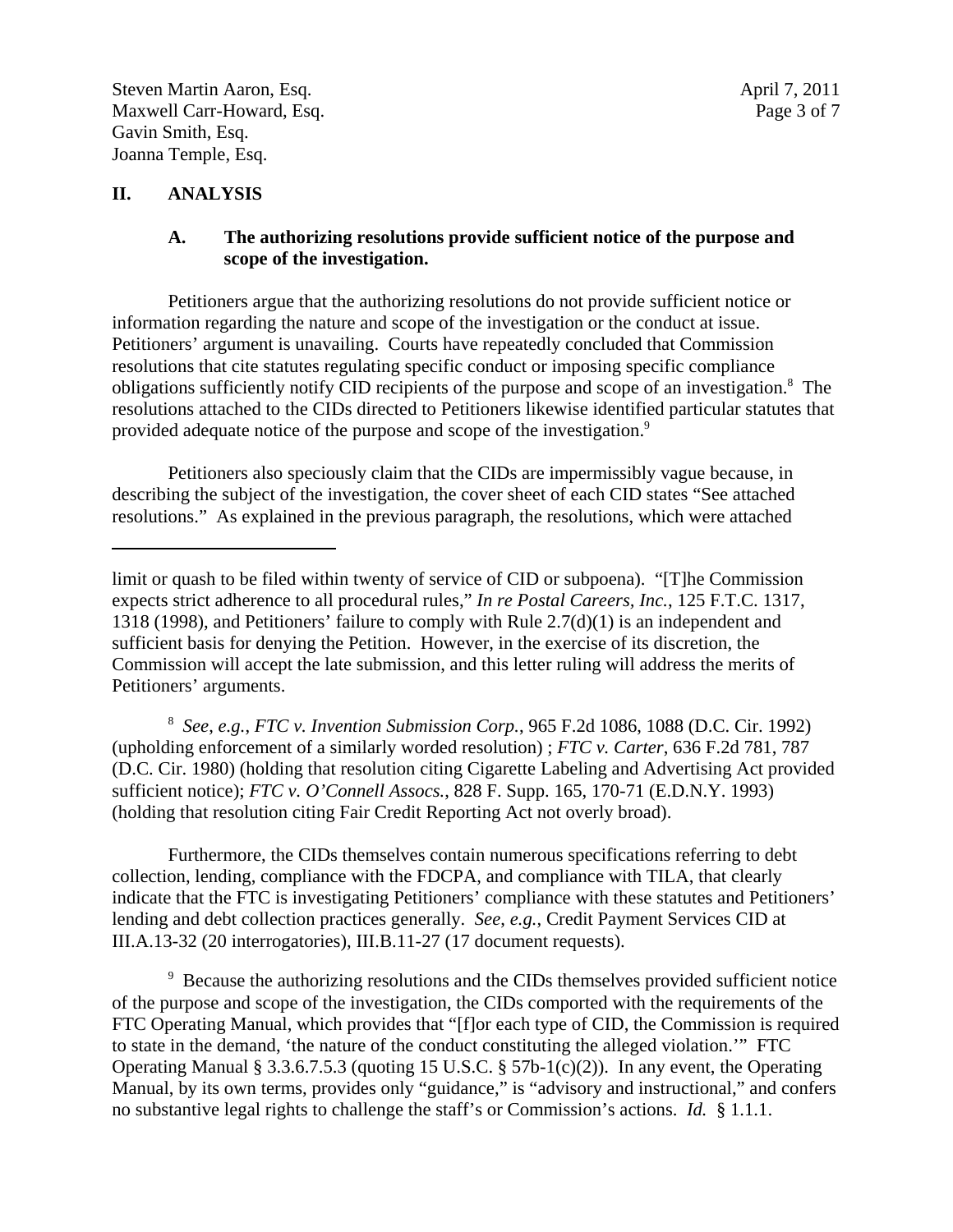Steven Martin Aaron, Esq.  $\frac{1}{2}$  and  $\frac{1}{2}$  and  $\frac{1}{2}$  and  $\frac{1}{2}$  and  $\frac{1}{2}$  and  $\frac{1}{2}$  and  $\frac{1}{2}$  and  $\frac{1}{2}$  and  $\frac{1}{2}$  and  $\frac{1}{2}$  and  $\frac{1}{2}$  and  $\frac{1}{2}$  and  $\frac{1}{2}$  and  $\frac{1}{2}$  and Maxwell Carr-Howard, Esq. 2008. Page 4 of 7 Gavin Smith, Esq. Joanna Temple, Esq.

directly behind the CID cover sheet, sufficiently put the Petitioners on notice as to the purpose and scope of the investigation. Simply because the cover sheet incorporated the resolutions by reference does not somehow vitiate that notice.

# **B. The inadvertent omission of the date and time for oral testimony is of no consequence.**

In their Petition, Petitioners correctly state that the CID compelling Petitioner Brown to provide oral testimony fails to identify the date and time for such testimony, as required by the FTC Act.<sup>10</sup> However, this inadvertent omission is no basis for quashing the CID "in [its] entirety," as Petitioners request. The FTC Act specifies different requirements for different kinds of informational demands, and the failure to specify the date and time for oral testimony at best renders only the demand for testimony invalid. It does not follow that valid accompanying demands for documents or written answers to interrogatory questions are also deficient.<sup>11</sup>

To cure the deficiency with respect to the demand for oral testimony, the Commission has reissued the CID with a specific date, time and place for Brown's testimony. The re-issued CID is being served upon Brown under separate cover; a courtesy copy of the new CID is attached to this ruling.

# **C. The CIDs are not unduly burdensome.**

Petitioners also argue that the CIDs are unduly burdensome and should therefore be limited or quashed. First, Petitioners argue that the CIDs are unduly burdensome because they include interrogatories in excess of the number permitted by the discovery provisions of the Federal Rules of Civil Procedure and the Commission's Rules of Practice for adjudicative proceedings.<sup>12</sup> Those provisions, however, only apply to the discovery of facts in litigation. This is an investigation, not litigation.

Over half a century ago, the United States Supreme Court recognized that the Commission "does not depend on a case or controversy for power to get evidence, but can investigate merely on suspicion that the law is being violated, or even just because it wants assurance that it is not."13 Subsequent lower court cases have repeatedly affirmed this

 $10$  15 U.S.C. § 57b-1(c)(6)(A).

<sup>11</sup> *See id.* § 57b-1(c)(3) (demands for documents), (c)(5) (demands for written reports or answers to questions).

<sup>12</sup> *See* Fed. R. Civ. P. 33(a)(1); 16 C.F.R. § 3.35(a).

<sup>13</sup> *United States v. Morton Salt Co.*, 338 U.S. 632, 642-43 (1950)*.*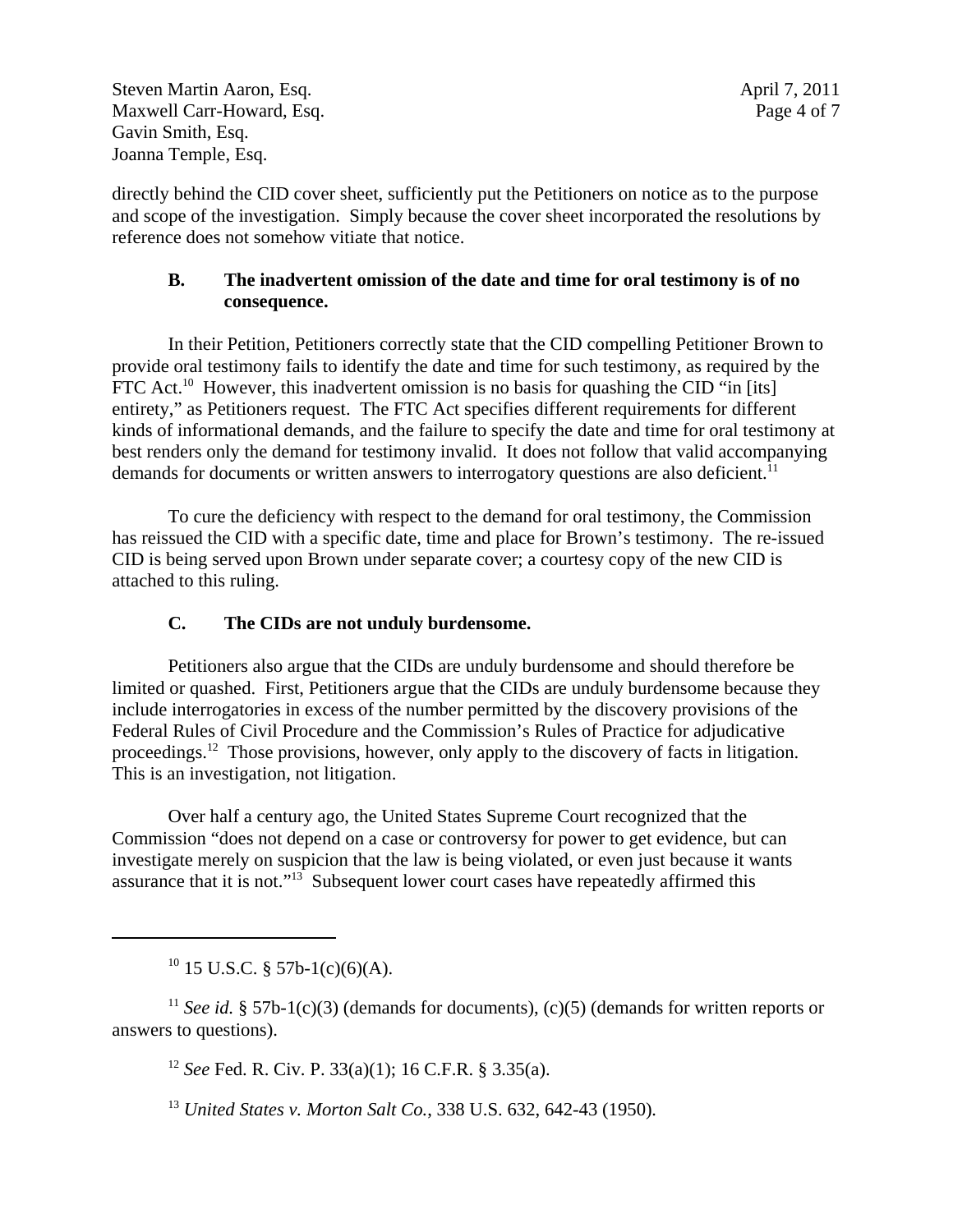Steven Martin Aaron, Esq.  $\frac{1}{2}$  and  $\frac{1}{2}$  and  $\frac{1}{2}$  and  $\frac{1}{2}$  and  $\frac{1}{2}$  and  $\frac{1}{2}$  and  $\frac{1}{2}$  and  $\frac{1}{2}$  and  $\frac{1}{2}$  and  $\frac{1}{2}$  and  $\frac{1}{2}$  and  $\frac{1}{2}$  and  $\frac{1}{2}$  and  $\frac{1}{2}$  and Maxwell Carr-Howard, Esq. 2008. Page 5 of 7 Gavin Smith, Esq. Joanna Temple, Esq.

principle.14 In light of this broad authority, a CID does not present an undue burden merely because it includes more requests than would be permitted under the default discovery provisions governing litigated disputes.

Petitioners also argue that the CIDs are unduly burdensome because they will require the review of millions of pages of documents. In support of this claim, Petitioners present an affidavit from an employee of Petitioner Credit Payment Services, stating that for that company and "its related entities," even for the shortened time period resulting from staff's modification, their records include over 1 million loans, over 1.1 million unique loan applications, and 6.6 million loan notations.

Petitioners' argument is unpersuasive. Compliance with the requirements of a CID becomes an undue burden only when it threatens to seriously impair or unduly disrupt the normal operations of the recipient's business.<sup>15</sup> The target of a CID must expect to incur some burden in responding to a CID and the evidence required to demonstrate an undue burden increases when the burden is in large part attributable to the magnitude of the recipient's business operations and the comprehensive nature of the investigation.<sup>16</sup> Thus, in *FTC v*. *Texaco*, for example, the D.C. Circuit enforced a Commission CID even though Texaco claimed compliance would require 62 work-years and \$4 million (in 1977 dollars, or roughly \$14.4 million today). $17$ 

15 *See FTC v. Shaffner,* 626 F.2d 32, 38 (7th Cir. 1980); *FTC v. Texaco,* 555 F.2d 862, 882 (D.C. Cir. 1976).

<sup>16</sup> *See Texaco*, 555 F.2d at 882 ("There is no doubt that these subpoenas are broad in scope, but the FTC's inquiry is a comprehensive one and must be so to serve its purposes. Further, the breadth complained of is in large part attributable to the magnitude of the producers' business operations."); *In re FTC Corporate Patterns Report Litig.,* Nos. 76-0126, 76-0127, 1977 WL 1438, at \*16 (D.D.C. July 11, 1977) (concluding that "there is no doubt that the relative size and complexity of the corporate parties' business operations contribute to the compliance burden" and noting that "the cost of compliance for the corporate parties, even if high in an absolute sense, is not high compared to other costs borne by such large corporations").

<sup>17</sup> 555 F.2d at 922.

<sup>14</sup> *See*, *e.g., Invention Submission Corp.*, 965 F.2d at 1090 ("At the investigatory stage, the Commission does not seek information necessary to prove specific charges; it merely has a suspicion that the law is being violated in some way and wants to determine whether or not to file a complaint."); *FTC v. Texaco, Inc.*, 555 F.2d 862, 872 (D.C. Cir. 1977) (citing *Morton Salt*).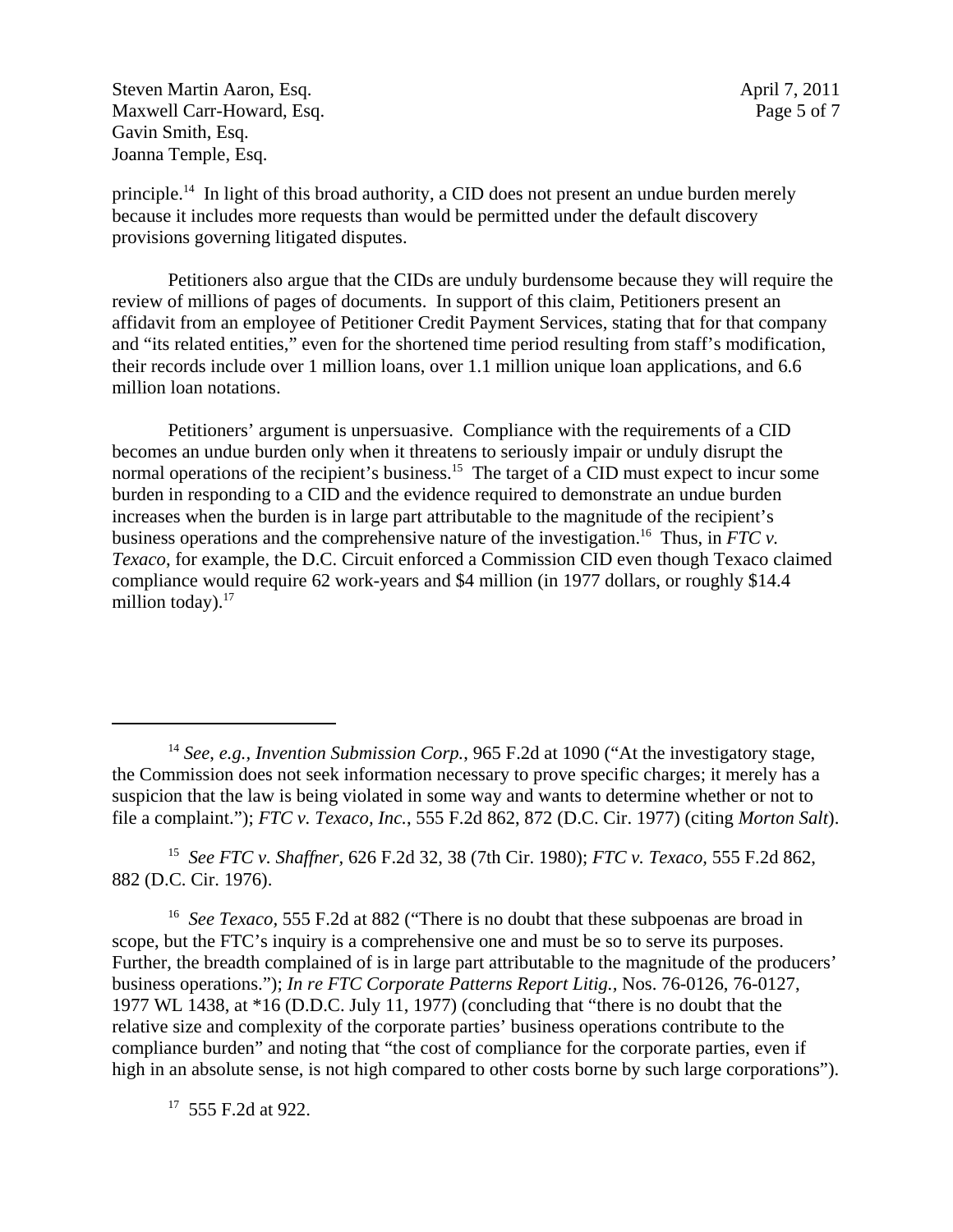Steven Martin Aaron, Esq.  $\frac{1}{2}$  and  $\frac{1}{2}$  and  $\frac{1}{2}$  and  $\frac{1}{2}$  and  $\frac{1}{2}$  and  $\frac{1}{2}$  and  $\frac{1}{2}$  and  $\frac{1}{2}$  and  $\frac{1}{2}$  and  $\frac{1}{2}$  and  $\frac{1}{2}$  and  $\frac{1}{2}$  and  $\frac{1}{2}$  and  $\frac{1}{2}$  and Maxwell Carr-Howard, Esq. 2008. Page 6 of 7 Gavin Smith, Esq. Joanna Temple, Esq.

The responsibility of establishing undue burden rests wholly on Petitioners.<sup>18</sup> "[T]he presumption is that compliance should be enforced to further the agency's legitimate inquiry into matters of public interest."<sup>19</sup> But here, Petitioners have not established undue burden.

As modified, the time period covered by the CIDs is from January 2008 to the present, a period of slightly over three years. To the extent that the CIDs require Petitioners to review millions of loan, applications, or notes generated during that period, the burden is "in large part attributable to the magnitude of [Petitioners'] business operations." Moreover, these are business records that are presumptively not privileged and therefore require little or no review.

In addition, Petitioners' supporting affidavit is unclear as to whether any potential burden from these documents is limited to Petitioner Credit Payment Services, or is somehow shared by the other Petitioners. The affidavit also fails to describe how many of the records at issue are stored electronically. Electronically stored information ("ESI") can be searched or reviewed using automated processes that can significantly reduce the cost and burden of reviewing and producing ESI.20 In an era in which most corporate records are maintained as ESI, Petitioners' failure to provide this sort of description precludes any possible showing of undue burden.

Petitioners bear the responsibility of demonstrating burden, and vague references to large numbers of documents, without more, are insufficient to support a claim of undue burden.<sup>21</sup> The Petition will therefore be denied.

#### **III. CONCLUSION AND ORDER**

For the foregoing reasons, **IT IS HEREBY ORDERED THAT** the Petition to Limit or Quash CIDs be, and it hereby is, **DENIED**;

18 *In re Nat'l Claims Serv., Inc.,* 125 F.T.C. 1325, 1328-29 (1998)

19 *Shaffner,* 626 F.2d at 38.

20 *See*, *e.g.*, *Zubulake v. UBS Warburg LLC*, 217 F.R.D. 309, 318 (S.D.N.Y. 2003) ("Electronic evidence is frequently cheaper and easier to produce than paper evidence because it can be searched automatically, key words can be run for privilege checks, and the production can be made in electronic form obviating the need for mass photocopying."); John Markoff, *Armies of Expensive Lawyers, Replaced by Cheaper Software*, NEW YORK TIMES, Mar. 4, 2011, at A1, *available at,* http://www.nytimes.com/2011/03/05/science/05legal.html.

<sup>21</sup> *Shaffner*, 626 F.2d at 38 (rejecting "conclusory allegation that compliance . . .would 'severely interfere, disrupt and temporarily terminate'" recipient's business).